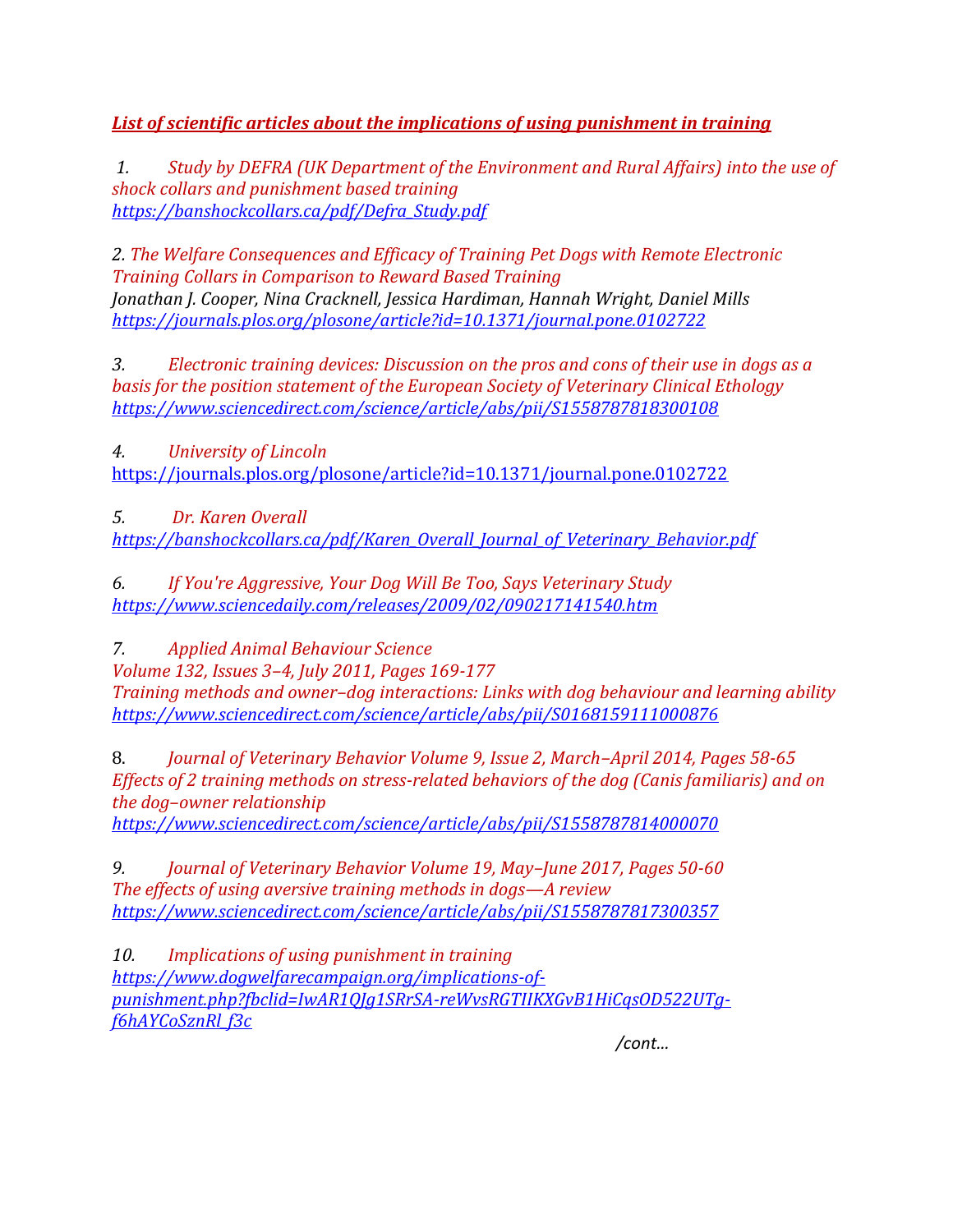*11. Companion Animal Psychology*

*https://www.companionanimalpsychology.com/2017/04/new-literature-reviewrecommends-*

*reward.html?fbclid=IwAR2BrtRa6rPa3xeGrm2sqdAwpZT2c5IsYhBDbSMMP2gPQio69uWvRpt DBU4*

*12. Companion Animal Psychology, Zazie Todd https://www.companionanimalpsychology.com/2018/06/study-outlines-reasons-toban.html?m=1&fbclid=IwAR0YRt5-\_MkeGs3L3tcK1VYWjxgtV5qkkFIcMA2F7Wzh-0xI6tXzLv3Id*

*13. Companion Animal Psychology https://www.companionanimalpsychology.com/2020/07/positive-reinforcement-ismore.html?fbclid=IwAR2GP7hovvmrIGI6qtDxknqTs2AnSMVgT4Kda8Wi7wcLqdLaqifaqMwH EXA*

*(contains links to other studies)*

## 14. *Frontiers in Veterinary science*

*Efficacy of Dog Training With and Without Remote Electronic Collars vs. a Focus on Positive Reinforcement ORIGINAL RESEARCH article Front. Vet. Sci., 22 July 2020 | https://doi.org/10.3389/fvets.2020.00508*

*15.*



## *16. Helen McKinnon on May 19, 2013 at 12:57 pm said:*

Dr. Dodds Says:

"… the thyroid and salivary glands are superficially located just under the skin in the upper part of the neck. The thyroid gland is a butterfly-shaped organ just in front of the larynx and trachea, and the mandibular salivary glands are found on the side of the face just below the ears. Thus, they can be easily injured by trauma and sudden pressure forces (as could occur from the slip ring and chain of metal collar, and a metal prong or hard braided leather collar). A harness or "gentle leader" type collar is preferred these days, especially for strong dogs that like to pull and lunge out when on a standard collar and leash.

W. Jean Dodds, DVM Hemopet / NutriScan /cont… 11561 Salinaz Avenue Garden Grove, CA 92843